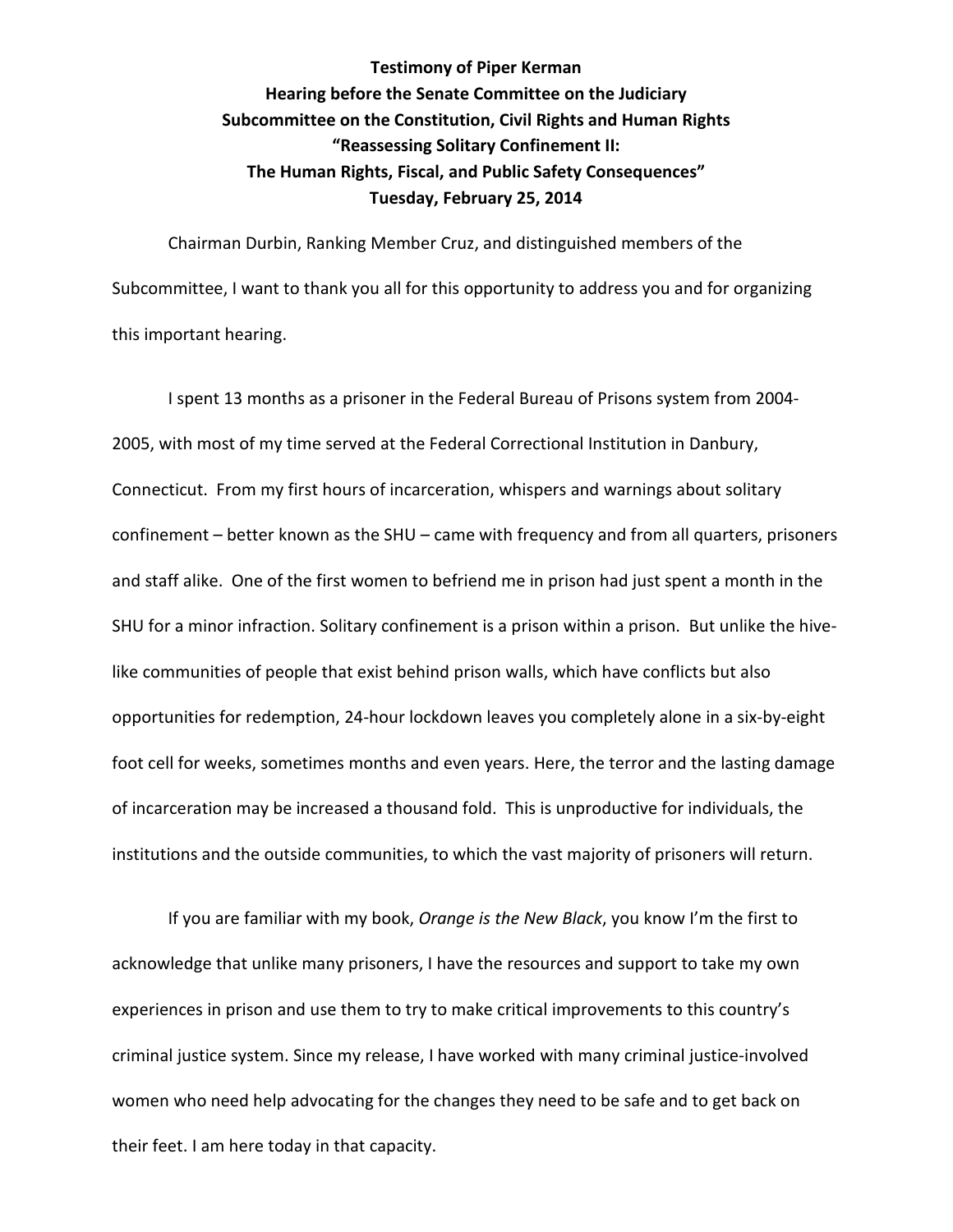If you've watched the Netflix original series adapted from my book, you may recall an episode in which the character that is based on me spends time in the SHU. Although today I will share many stories about solitary confinement, I mercifully did not spend any time in solitary. However, the way solitary confinement is handled on the show is an accurate depiction and the silencing effect of the SHU is very real.

#### **Women in Solitary Confinement**

When we think of solitary confinement, most of us don't picture *women* being subjected to this form of extreme punishment. But the truth is that women prisoners are routinely subjected to solitary confinement in jails, prisons and detention centers across the United States.<sup>[i](#page-10-0)</sup> Increasingly, the American public and our leaders are learning about the profound negative psychological impacts of solitary confinement and the excessive number of people held in these conditions, but I want to talk about the unique harms and dangers of subjecting women prisoners to this practice.

Women are the fastest growing population in the criminal justice system and their families and communities are increasingly affected by what happens behind bars. At least 63% of women in prison are there for a nonviolent offense.<sup>[ii](#page-10-1)</sup> However, some of the factors that contribute to these women's incarceration can also end up landing them in solitary confinement. Mental health problems are overwhelmingly prevalent in women's prisons and jails, which have a much higher percentage of mentally ill prisoners than in men's facilities.  $^{\text{iii}}$  $^{\text{iii}}$  $^{\text{iii}}$ High incidences of sexual and physical assault<sup>[iv](#page-10-3)</sup> are a reality for women in prison, jail, and immigration detention centers, both before and during their incarceration. <sup>V</sup> These facts are very important in relation to the use of solitary. It is critical for our criminal justice system to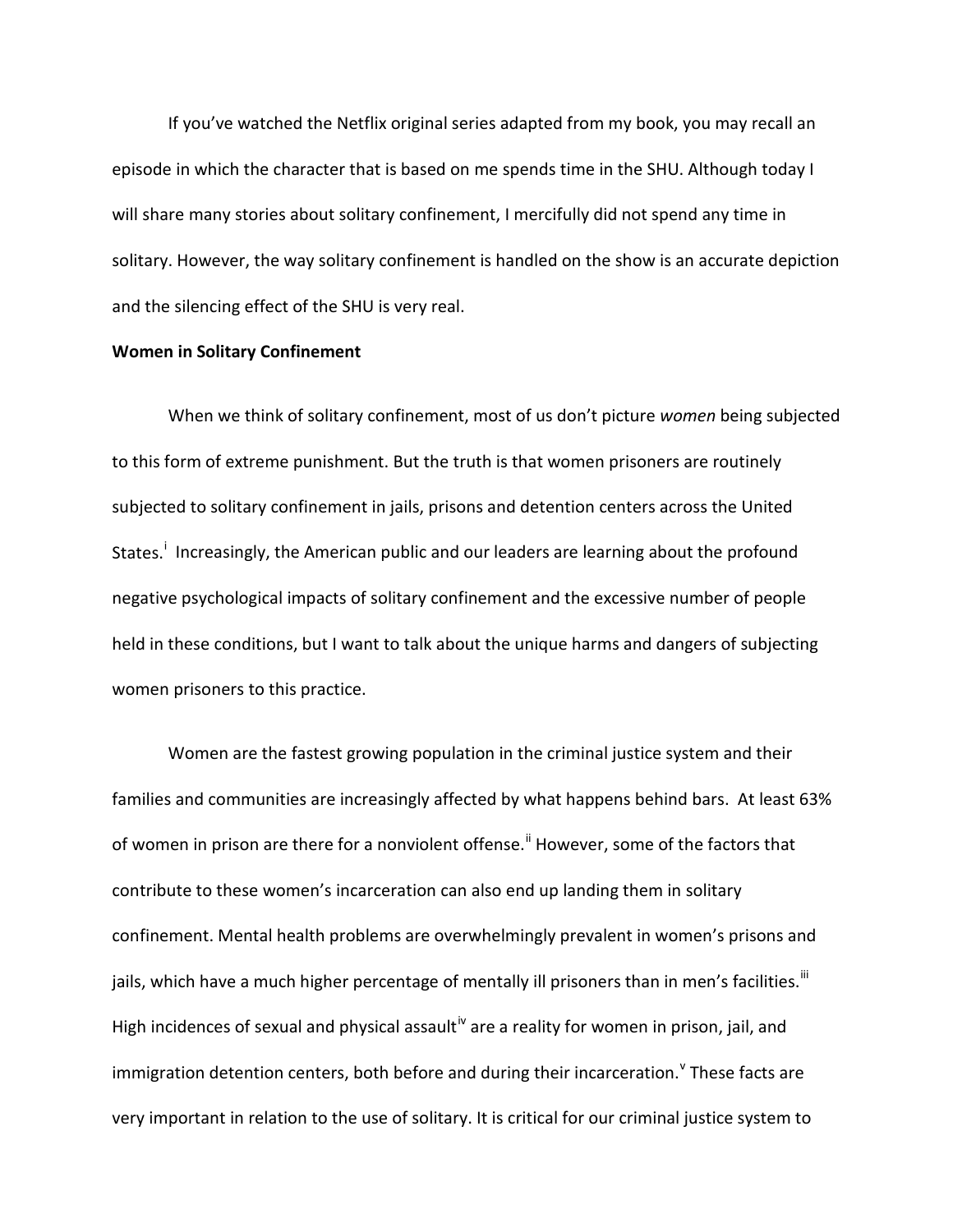address the unique situation of women in prison—especially those women subjected to the social and sensory deprivation of solitary confinement.

While I was in prison, I saw many women sent to the SHU for minor infractions such as moving around a housing unit during a count, refusing an order from a correctional officer, and possession of low-level contraband like small amounts of cash (which is largely useless in prison) or having women's underwear from the outside rather than prison-issued underwear. All of these infractions drew at least 30 days in solitary. Sometimes women are sent to the SHU immediately upon their arrival in prison because there aren't any open beds. This is especially terrifying if a woman has never been in prison or jail before, which is often the case. Stories about the SHU are rampant – some told directly by the women who experienced solitary first hand, but often passed along from prisoner to prisoner. They all evoke terror and a conviction to keep your head down and report nothing that you see, hear or experience for fear that you may be locked down in isolation.

I have submitted for the record the full written testimony of Jeanne DiMola, who spent one year of her six-year sentence in solitary. She describes with chilling detail the neglect and abuse she endured while in the SHU and the impact the experience of extreme isolation still has on her as she works hard to get her life back on track. Jeanne writes: "When you have no one to talk to inside a grey, dingy cell with its blacked out window, you start talking to yourself, then you think your inner self at least deserves an answer, so I began answering myself. I asked myself what if I got swallowed into this black hole in my cell and just disappeared. I asked myself if it would be better off for my family if this thorn in their side went away for them so they can truly forget me. The best way I can describe being in this small box when life is going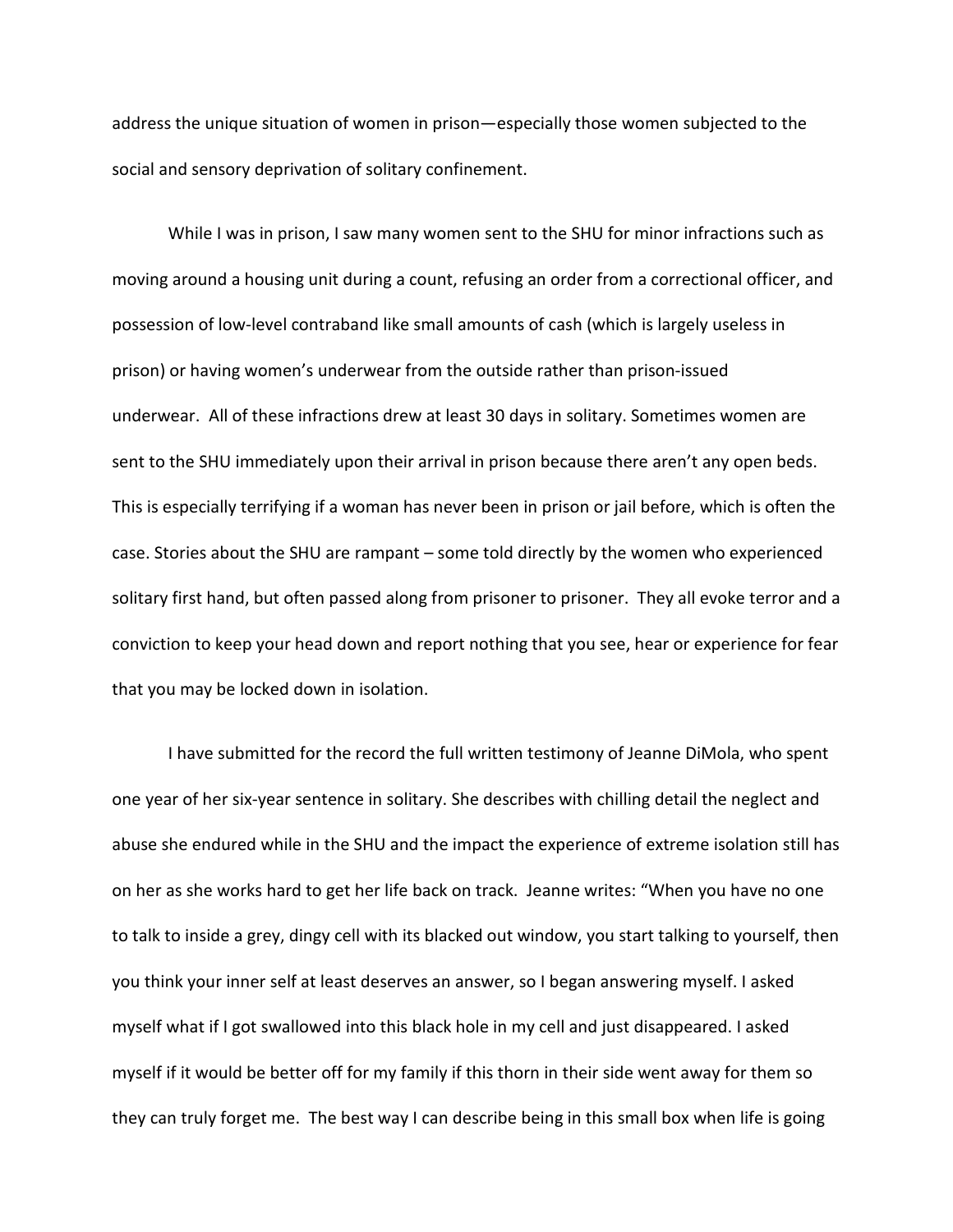on without you is you are dead and the cell is your coffin. Everything goes on without and around you. But you stay the same…stagnant."

# **Mental Illness**

Mental health experts tell us that solitary confinement is psychologically harmful, especially for people with pre-existing mental illness. Serious mental illness can also result from prisoners' experiences in solitary confinement. In studies of prisoners held in solitary confinement for 10 days or longer, people deteriorated rapidly, with elevated levels of depression and anxiety, a higher propensity to suffer from hallucinations and paranoia, and a higher risk of self-harm and suicide.<sup>[vi](#page-11-0)</sup> In solitary confinement units, some prisoners can be found sitting in puddles of their own urine, others smeared in their own feces. The sounds of prisoners shrieking in their cells and banging their fists or heads against the walls is nothing out of the ordinary. Extreme and grotesque self-mutilation is also all too common, such as prisoners who have amputated parts of their own bodies or, in one particularly disturbing case, a prisoner who sewed his mouth shut with a makeshift needle and thread from his pillowcase. Others attempt to or succeed in committing suicide. Regular correctional staff is simply not equipped to deal with the medical issues that are so prevalent within solitary confinement units.

Nearly 75% of women in prison are diagnosed with mental illness. The conditions of confinement are especially difficult for mentally ill people, as adherence to prison rules is simply more difficult for them. This leads to destructive and intense cycles of infractions and punishment. Prisoners with mental illness suffer in ways that make their behavior difficult to manage. They often end up in solitary confinement as a result of behavior that is beyond their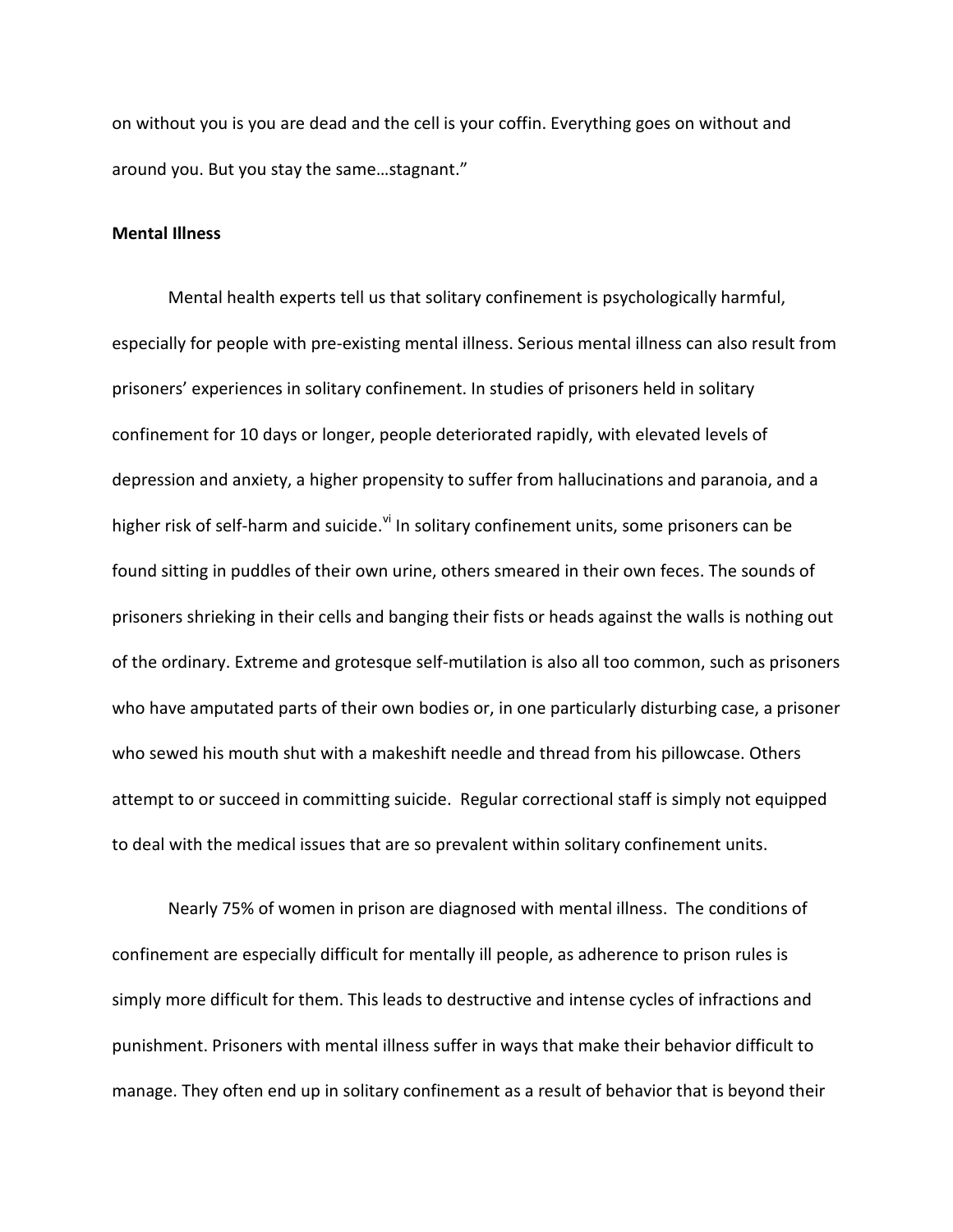control. They are essentially punished for their illness.<sup>[vii](#page-12-0)</sup> Putting women with mental illness in solitary confinement only exacerbates a pre-existing illness. They often leave prison in far worse shape than when they went in. Women with mental illness will have great difficulty getting back on their feet and returning successfully to the community unless we mandate through all correctional systems that mentally ill women should not be held in solitary confinement, and should instead be appropriately managed with full medical care.

Consider the story of Jan Green. A 50-year-old grandmother and mother of four, vill Jan was sent to Valencia County Jail in New Mexico on a domestic violence charge that was later dropped.<sup>[ix](#page-12-2)</sup> Staff at the jail knew she had mental health issues when she came in, but instead of giving her treatment, they pepper sprayed her for refusing to wear jail-issued clothing, and eventually put her in solitary confinement where she spent nearly two years in an 8-by-7-foot cell with a mattress on the floor for a bed.<sup>[x](#page-12-3)</sup> Because the water in her cell did not work properly, Jan was unable to wash her hands or shower.<sup>[xi](#page-12-4)</sup> Not only did her shower head not work, it dripped constantly.<sup>[xii](#page-12-5)</sup> The jail refused to give her toilet paper or sanitary napkins for long periods of time to the point where she was forced to wipe herself with paper bags from her sack lunch.<sup>xiii</sup> When her family picked her up from jail, she was soiled from dried menstrual blood that had accumulated over several months. [xiv](#page-12-7)

Jan's mental health deteriorated from the constant water drips, being deprived of sanitation, and endless hours of isolation to the point that she spiraled into total psychosis and was ultimately deemed incompetent to stand trial.<sup>xv</sup> Her daughter's ongoing attempts to get medical care for her mother failed. Not once was she seen by a psychiatrist or medical doctor.<sup>xvi</sup> After months in solitary, Jan's lack of exercise and the poor hygiene caused her sock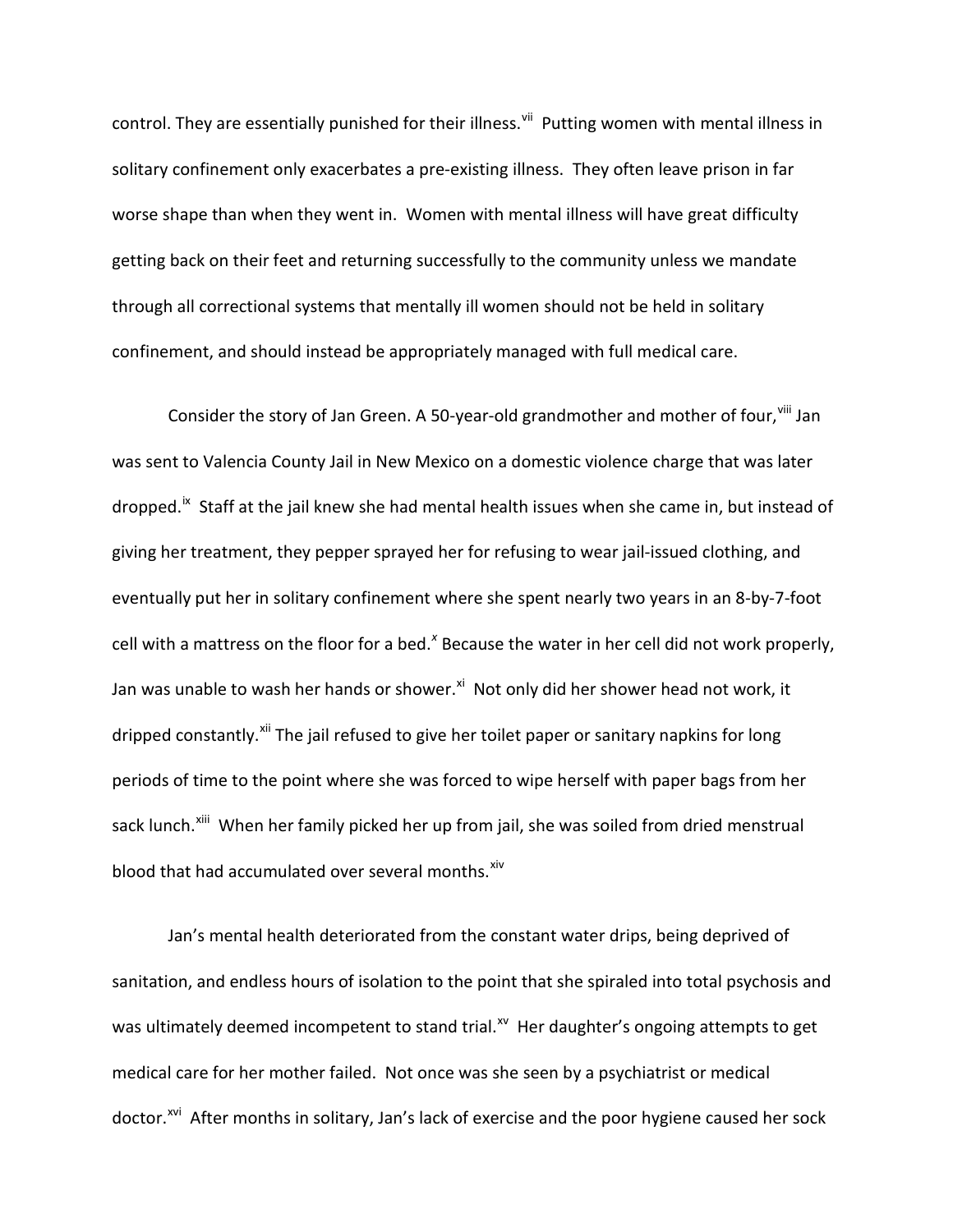to rot into an open wound on her foot.<sup>[xvii](#page-12-10)</sup> After nearly two years in solitary, the criminal charges against Jan were finally dismissed and she was released from custody.<sup>xviii</sup> [H](#page-12-11)er daughter describes the mother she used to know as "outgoing and outspoken," but solitary confinement "shattered her as a person."*[xix](#page-12-12)* When asked about Jan Green, the warden responded: "We're just not equipped with dealing with mental health populations," stating that it was an "economic decision not to provide mental health care."*[xx](#page-12-13)*

## **Physical and Sexual Abuse**

The effects of physical and sexual abuse are also worsened by solitary confinement. I have a vivid memory from early in my prison sentence: a woman who had done a lot of time shared a cautionary tale. She told me about a friend of hers who had gone home not long before; her friend had been sexually abused by a correctional officer, and the abuse was discovered. She told me: "They had her in the SHU for months during the investigation. They shot her full of psych drugs – she blew up like a balloon. When they finally let her out, she was a zombie. It took a long time for her to get back to herself. They do not play here."

Fear of being put in solitary as "protective custody" has a chilling effect on women prisoners' willingness to report sexual abuse, which is commonplace and sometimes rampant in prisons, jails, and detention centers. Another long-time prisoner warned me about a specific correctional officer, calling him a predator; her warning came with a reminder – if a woman ever reported him, she would be locked in the SHU. The terrible threat of isolation makes women afraid to report abuse and serves as a powerful disincentive to ask for help or justice.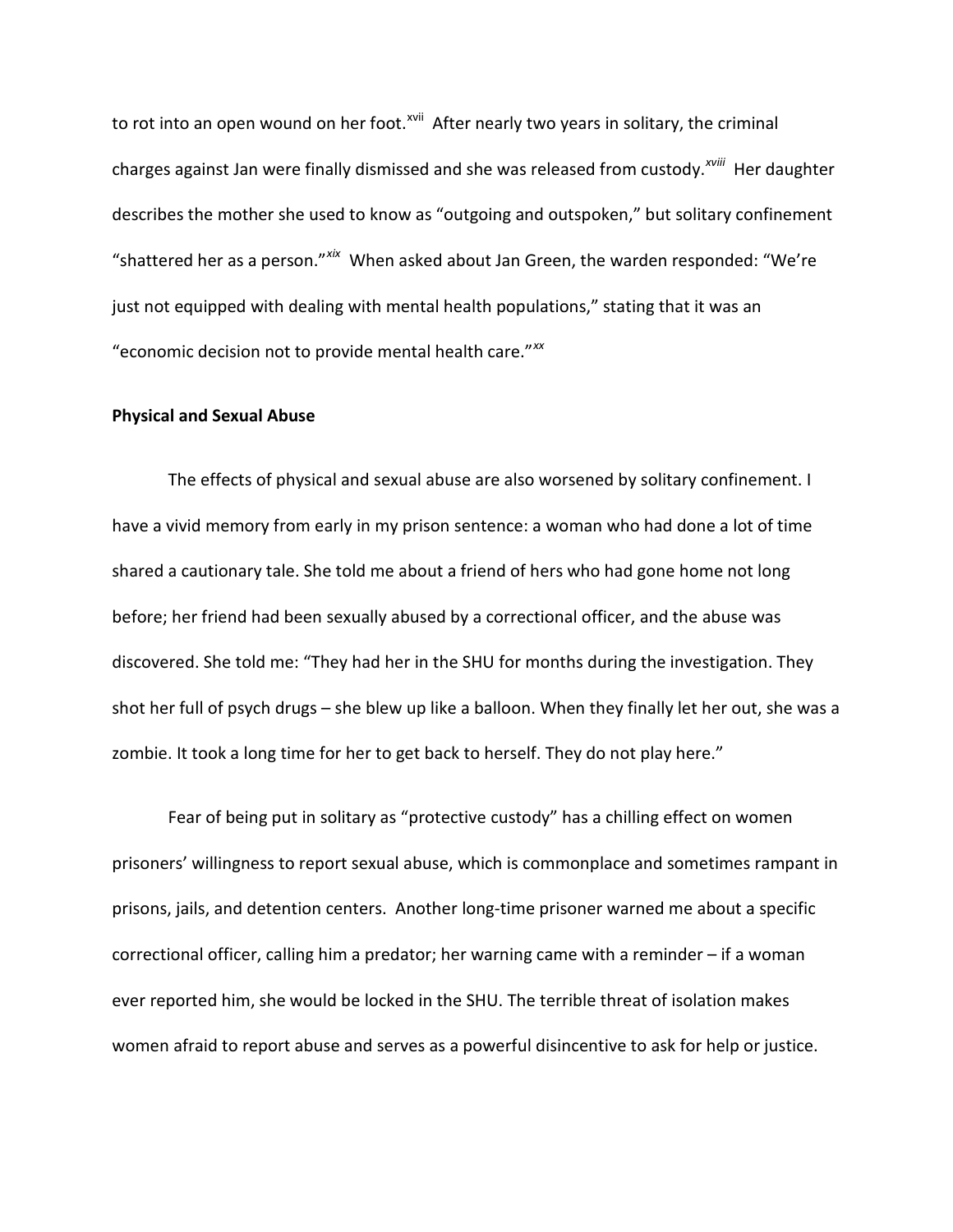In addition, solitary confinement itself can compound the impact of past physical and sexual abuse. A majority of women in state prisons across America report being victims of past physical or sexual abuse.<sup>[xxi](#page-12-14)</sup> In many prisons across this country, women in solitary confinement are watched by male guards during showers, when undressing and when using the toilet. For the majority of women prisoners who have been victimized by men in the past, being watched by male guards during their most private moments can cause acute psychological suffering.<sup>[xxii](#page-12-15)</sup>

A recent Equal Justice Initiative investigation into sexual abuse at Alabama's Tutwiler Prison for Women found that women who report sexual abuse, "are routinely placed in segregation by the warden."<sup>xxiii</sup> In the notorious Otter Creek Correctional Center in Kentucky, a woman who saved evidence from her sexual assault (an epidemic problem within the prison with multiple victims) was reportedly placed in segregation for 50 days.<sup>[xxiv](#page-12-16)</sup> At the Dwight Correctional Center in Illinois, a woman alleged in court documents that she was repeatedly raped by prison staff, eventually resulting in a pregnancy and the birth of her son.<sup>[xxv](#page-12-17)</sup> When the woman tried to report the assaults, she was placed in solitary confinement, and threatened with a longer sentence.<sup>[xxvi](#page-12-18)</sup>

Women who are sexually abused by prison guards are forced to decide between reporting the attack and risking placement in solitary, where they will suffer extreme pain and psychological deterioration, or staying silent and risking further abuse of themselves or others. The use of solitary confinement for "protective custody" perpetuates the cycle of abuse and makes women's prisons more dangerous for the women who live behind their walls.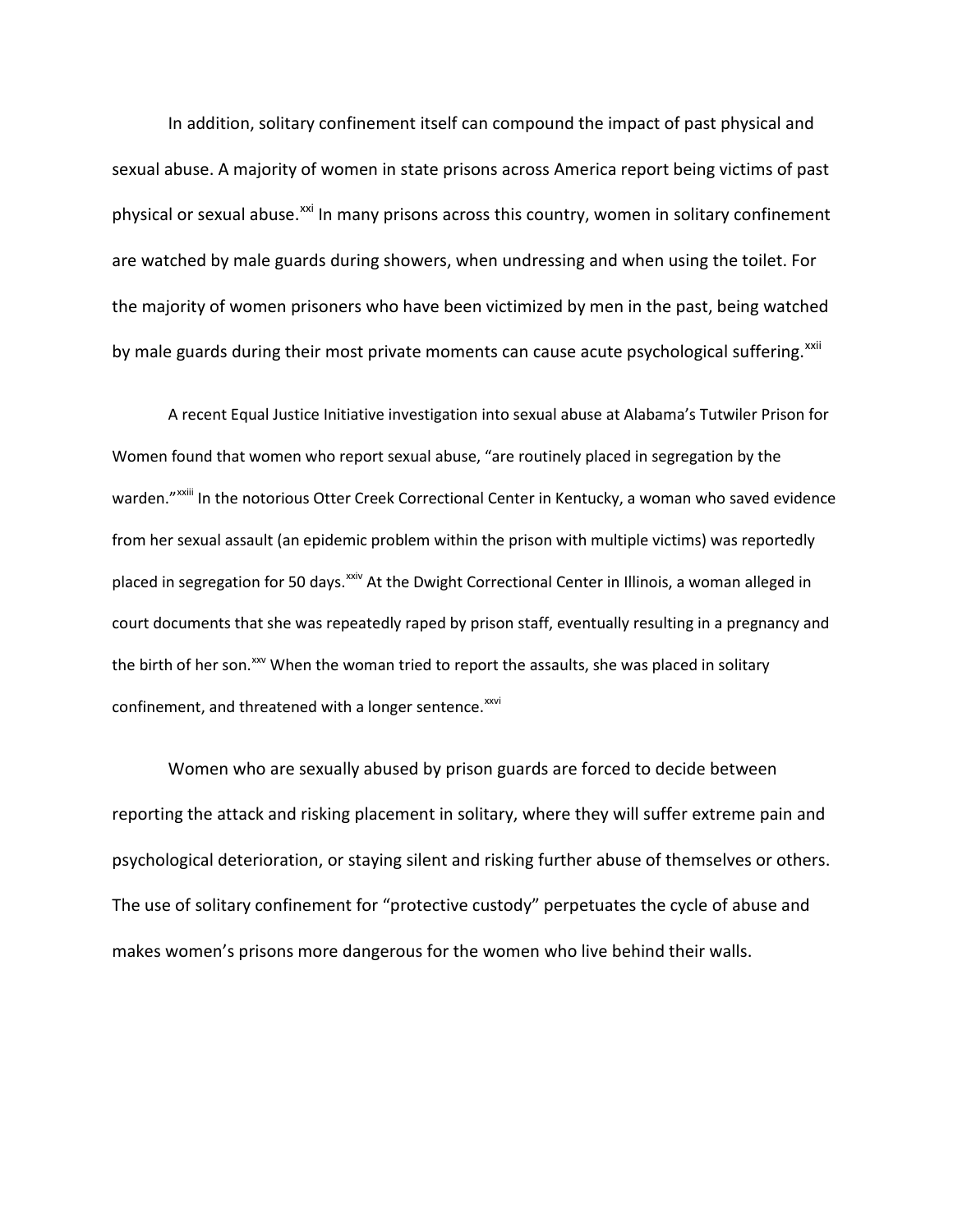#### **Impact on Children and Families**

In addition to the damaging effects solitary confinement has on women prisoners, children and families also suffer. Solitary confinement impedes access to important pre-natal and women's health care services. In fact, pregnant women in solitary confinement often receive no medical care.<sup>xxvii</sup> [Y](#page-12-19)et pregnant prisoners in America are still sent to the SHU.

I want to tell you about a female inmate in Illinois who I'll call Meghan out of respect for privacy. She had battled depression for years, and found herself pregnant behind bars. Because of her pregnancy, Meghan had to discontinue some of her mental-health medications. She also needed extra sleep. One day, a guard decided Meghan didn't get up fast enough for mealtime and sent her to solitary confinement as punishment. In solitary, Meghan didn't get her prenatal vitamins. Her requests for water were denied — sometimes for several hours, despite the heat in her isolation cell and the known danger of dehydration during pregnancy. Worse yet, the extreme social isolation in solitary further hampered her fight against clinical depression.

Solitary confinement can also cause lasting damage to families and children. The majority of women in prison were their children's primary or sole caregiver prior to incarceration.<sup>xxviii</sup> [W](#page-12-4)hen these women are incarcerated, maintaining any semblance of a relationship with their children largely depends on regular visitation.<sup>[xxix](#page-12-20)</sup> A child's need to see and hold his or her mother is one of the most basic human needs. Yet visitation for prisoners in solitary confinement is extremely limited, with contact visits often forbidden, and often all visitation privileges revoked. This is true even if the infraction is minor, like possession of contraband or disobeying an order.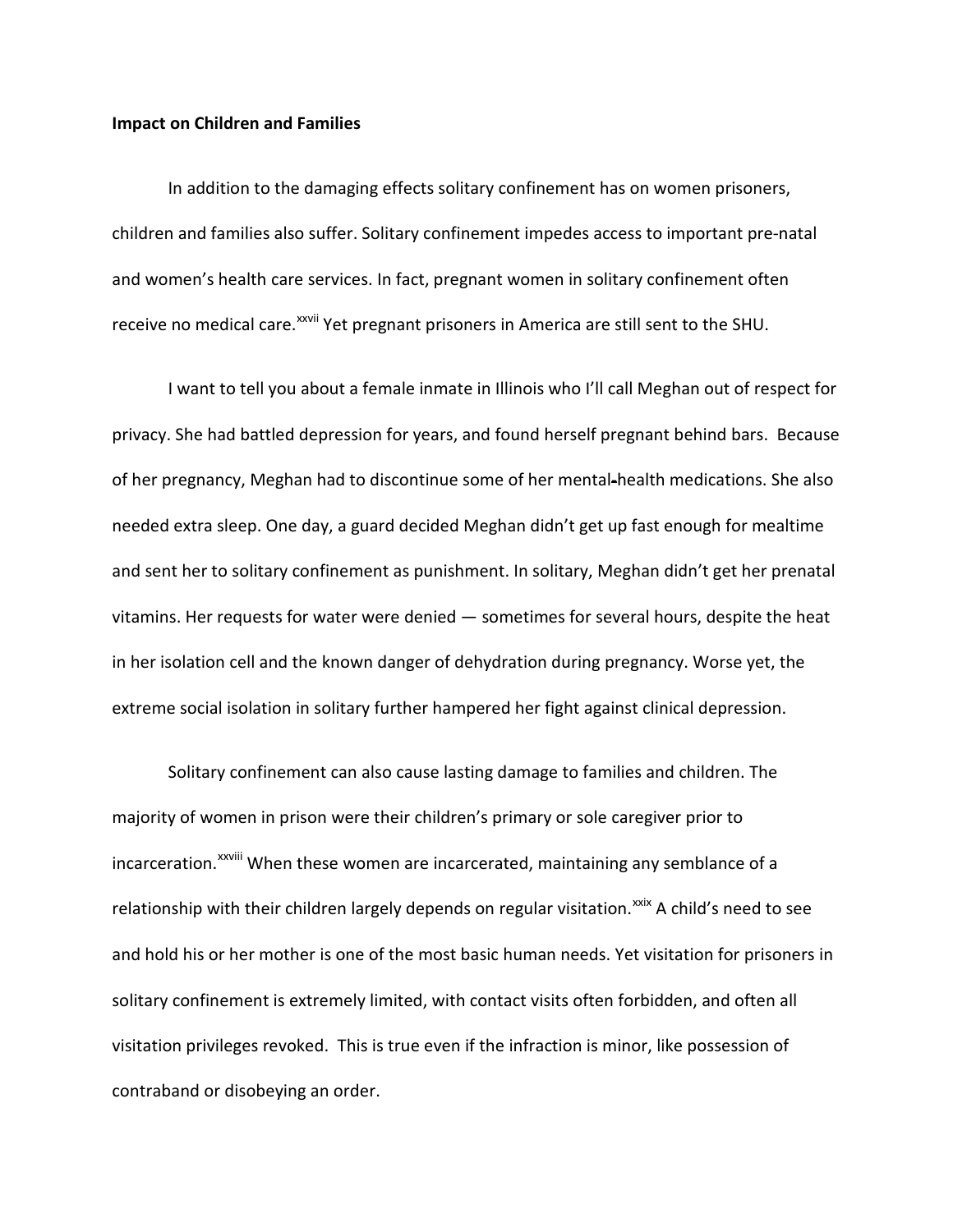These visitation restrictions mean that, when a mother is held in solitary confinement, her children's visits are either limited to interactions through a physical barrier, such as a glass partition, or eliminated altogether.<sup>[xxx](#page-12-21)</sup> Through a partition, a child cannot give his or her mother a hug, or hear her voice clearly. The separation is clear. Solitary punishes innocent children.

## **Conclusion**

For many female prisoners, solitary confinement exacerbates the mental health issues and histories of trauma and abuse with which they already struggle. Most women in prison have not committed violent crimes and are not prone to resort to violence while incarcerated. Solitary confinement is an extreme form of punishment, yet its use within women's prisons is routine – sometimes even sinister when it serves to silence women who are being victimized.

We should all share the same goal here: to curb the unnecessary use of solitary confinement in any form. This is possible, and it happens when correctional leaders and staff do the right thing. Last week, I visited the Marion Correctional Institution, a medium security men's state prison in Ohio. It houses a little more than 2,600 men. Since 2011, they have reduced the number of beds at Marion Correctional needed for "administrative segregation" – long-term solitary confinement – by 48 beds, from 175 to 127. They have cut one SHU unit and converted those beds into different, more productive housing. They did this along with an increase in population of approximately 900 men. This change was not the result of a special initiative focused on the SHU. Rather, within the entire institution, the warden and his staff increased prisoners' access to meaningful activities and rehabilitation, to work opportunities, and to incentive-based programs, and in the process they saw solitary confinement numbers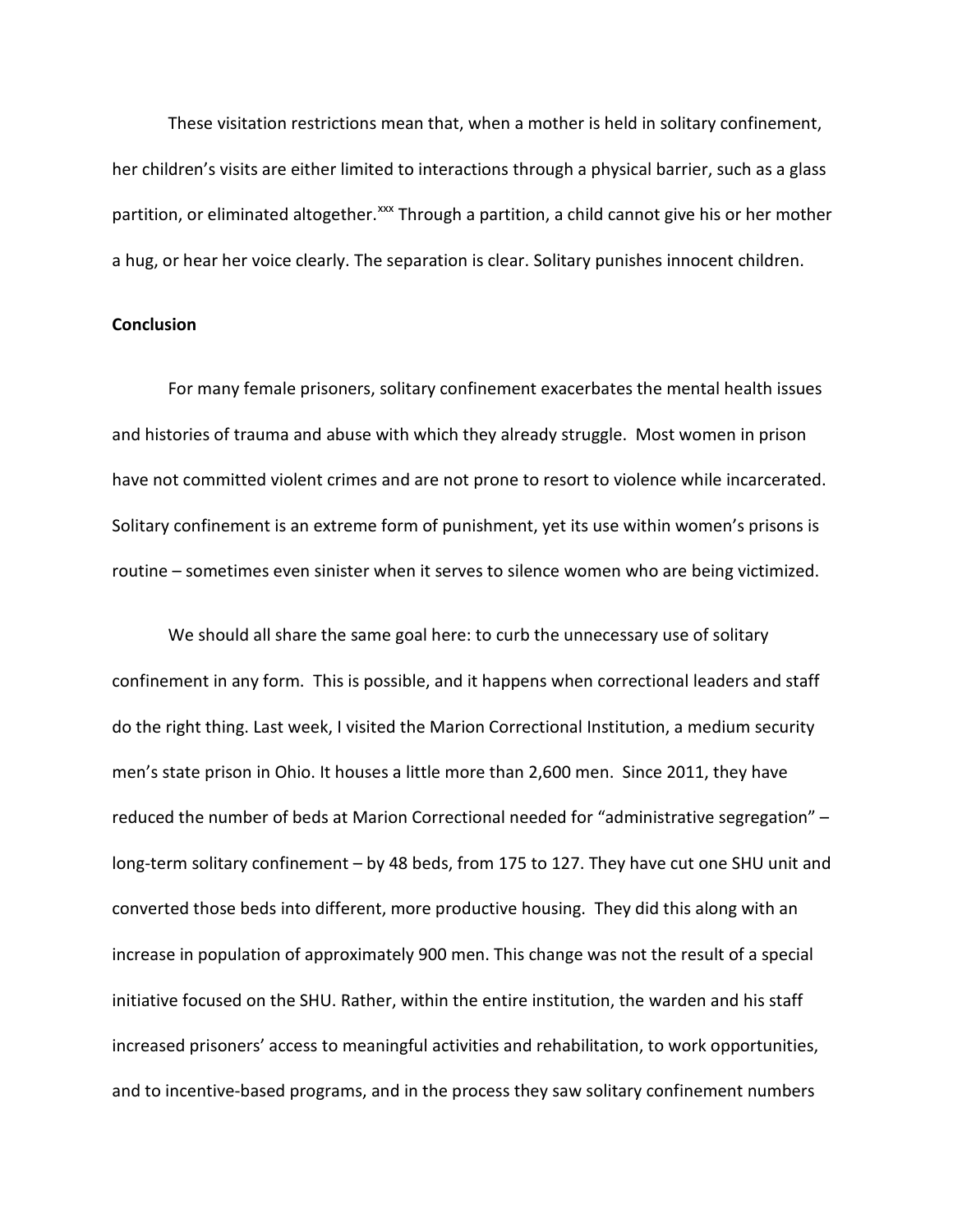come down. This is good for the institution as a whole – prisoners, staff and administration – and proves the point of getting good outcomes in correctional systems: it is always a question of strong leadership and recognition that it is human beings that fill our prisons and jails.

Isolation should only be used when a prisoner is a serious threat to her own safety or that of others; it should never be a long-term solution. When isolation is necessary, the conditions must be humane and rehabilitative. We must ensure that women with mental illness and pregnant women are never subject to solitary. And we must prevent women from being sent to solitary for reporting abuses.

As the Federal Bureau of Prisons pursues an independent assessment of its solitary practices, I urge it to include an assessment of practices at a women's facility, such as the FCIs at Tallahassee, Dublin or Alderson, and take action to limit the use of solitary on women. I ask the assessors to visit as many women's facilities as possible, and to include in the assessment confidential discussions with the women who are incarcerated in those facilities.

I am exceptionally proud to say that last week, my home state of New York announced sweeping reforms of the use of solitary confinement, including the prohibition of placing pregnant women in disciplinary solitary confinement. New York is the first state to agree to this important provision, and the Bureau of Prisons and other states should adopt the same set of sensible comprehensive reforms.

Thank you for the opportunity to participate in this important hearing and to help the Subcommittee address this very significant issue. I am hopeful that it will mark the next step in urgently needed and long-term oversight and reform.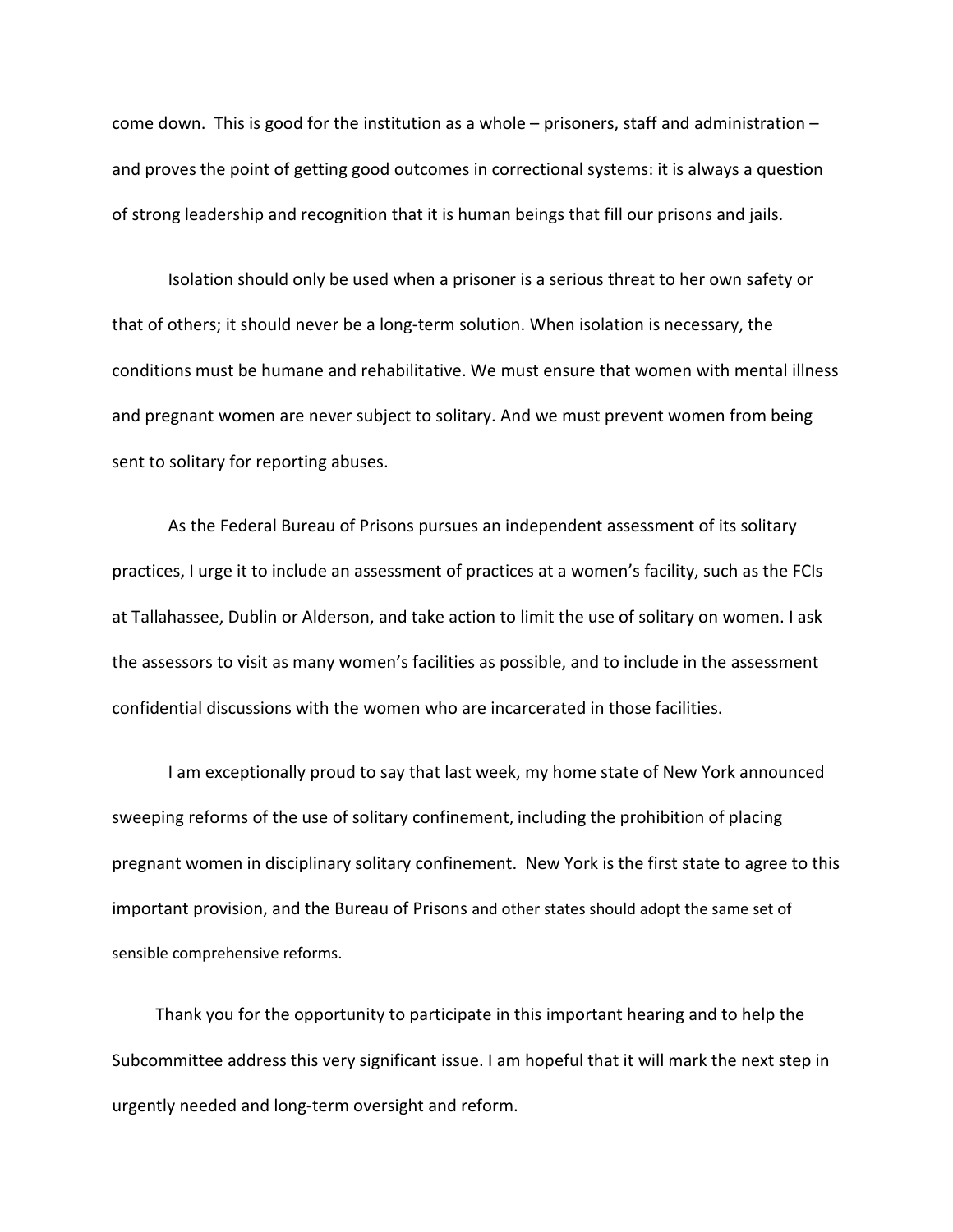<span id="page-10-0"></span> $\overline{\phantom{a}}$ <sup>*i*</sup> See Joane Martel, *Telling the Story: A Study in the Segregation of Women Prisoners*, 28 SOC. JUST. 196, 196-197 (2001) (giving an overview of the literature on solitary confinement and finding almost no literature on women in solitary confinement); Cherami Wichmann & Kelly Taylor, *Federally Sentenced Women in Administrative Segregation: A Descriptive Analysis* (2004) (first quantitative study on segregation of federally sentenced women in Canada). *See also infra* at 19 and accompanying text.

<span id="page-10-1"></span>ii In 2010, 37% of women in state prison were held for a violent offense, compared with 54% of men. E. ANN CARSON & WILLIAM J. SABOL, BUREAU OF JUST. STAT., PRISONERS IN 2011 9 TBL. 9 (2012), *available a[t](http://www.bjs.gov/content/pub/pdf/p11.pdf)* [http://www.bjs.gov/content/pub/pdf/p11.pdf.](http://www.bjs.gov/content/pub/pdf/p11.pdf)

<span id="page-10-2"></span>iii DORIS J. JAMES & LAUREN E. GLAZE, BUREAU OF JUST. STAT., MENTAL HEALTH PROBLEMS OF PRISON AND JAIL INMATES 1 & 4 Tbl. 3 (2006), *available at* <http://www.bjs.gov/content/pub/pdf/mhppji.pdf> ("An estimated 73% of females in State prisons, compared to 55% of male[s] had a mental health problem[]. In Federal prisons, the rate was 61% of females compared to 44% of males; and in local jails, 75% of females compared to 63% of male[s].").

<span id="page-10-3"></span><sup>iv</sup> In state prison, 57.6% of women reported past physical or sexual abuse, compared to 16.1% of men. In federal prisons, 39.9% of women reported past abuse, compared to 7.2% of men. In jails, 47.6% of women reported past abuse, compared to 12.9% of men. CAROLINE WOLF HARLOW, BUREAU OF JUST. STAT., PRIOR ABUSE REPORTED BY INMATES AND PROBATIONERS 1 (1999), *available at* [http://www.bjs.gov/content/pub/pdf/parip.pdf.](http://www.bjs.gov/content/pub/pdf/parip.pdf) More than a third of women in state prisons or local jails reported being physically or sexually abused before the age of eighteen.

<span id="page-10-4"></span><sup>v</sup> Human Rights Watch, *All Too Familiar: Sexual Abuse of Women in U.S. State Prisons* (1996), *available at* <http://www.hrw.org/legacy/reports/1996/Us1.htm> [hereinafter *All Too Familiar*] ("One of the clear contributing factors to sexual misconduct in U.S. prisons for women is that the United States, despite authoritative international rules to the contrary, allows male correctional employees to hold contact positions over prisoners, that is, positions in which they serve in constant physical proximity to the prisoners of the opposite sex.").

vi *See* Craig Haney, *Mental Health Issues in Long-Term Solitary and "Supermax" Confinement*, 49 CRIME & DELINQ. 124 (2003); Stanley L. Brodsky & Forrest R. Scogin, *Inmates in Protective Custody: First Data on Emotional Effects*, 1 FORENSIC REP. 267 (1988); Stuart Grassian, *Psychopathological Effects of Solitary Confinement*, 140 AM. J. PSYCHOL. 1450 (1983); Holly A. Miller & Glenn R. Young, *Prison Segregation: Administrative Detention Remedy or Mental Health Problem?*, 7 CRIM. BEHAVIOR & MENTAL HEALTH 85 (1997). *See generally* HANS TOCH, MOSAIC OF DESPAIR: HUMAN BREAKDOWN IN PRISON (1992).

 $\overline{V}$ <sup>vii</sup> *Id.* (describing how some of the women in the California SHU were placed in solitary for behavior that can be a sign of mental health problems).

viii Compl. at 2, 13, *Green v. Chavez*, No. 12-CV-1260 MV/KBM, (D. N.M. 2012).

ix *Id.* at 3.

x *Id.*

xi Chris Ramirez, *4 On Your Side Exposes County Jail Shortcomings*, EYEWITNESS NEWS 4KOB, Feb. 14, 2014, *available at* http://www.onenewspage.us/video/20140208/1612385/On-Your-Side-exposes-county-jailshortcomings.htm.

xii Compl. at 9; Ramirez, *supra* note 6.

 $xiii$  Compl. at 10-11.

xiv *Id.* at 11; Ramirez, *supra* note 6.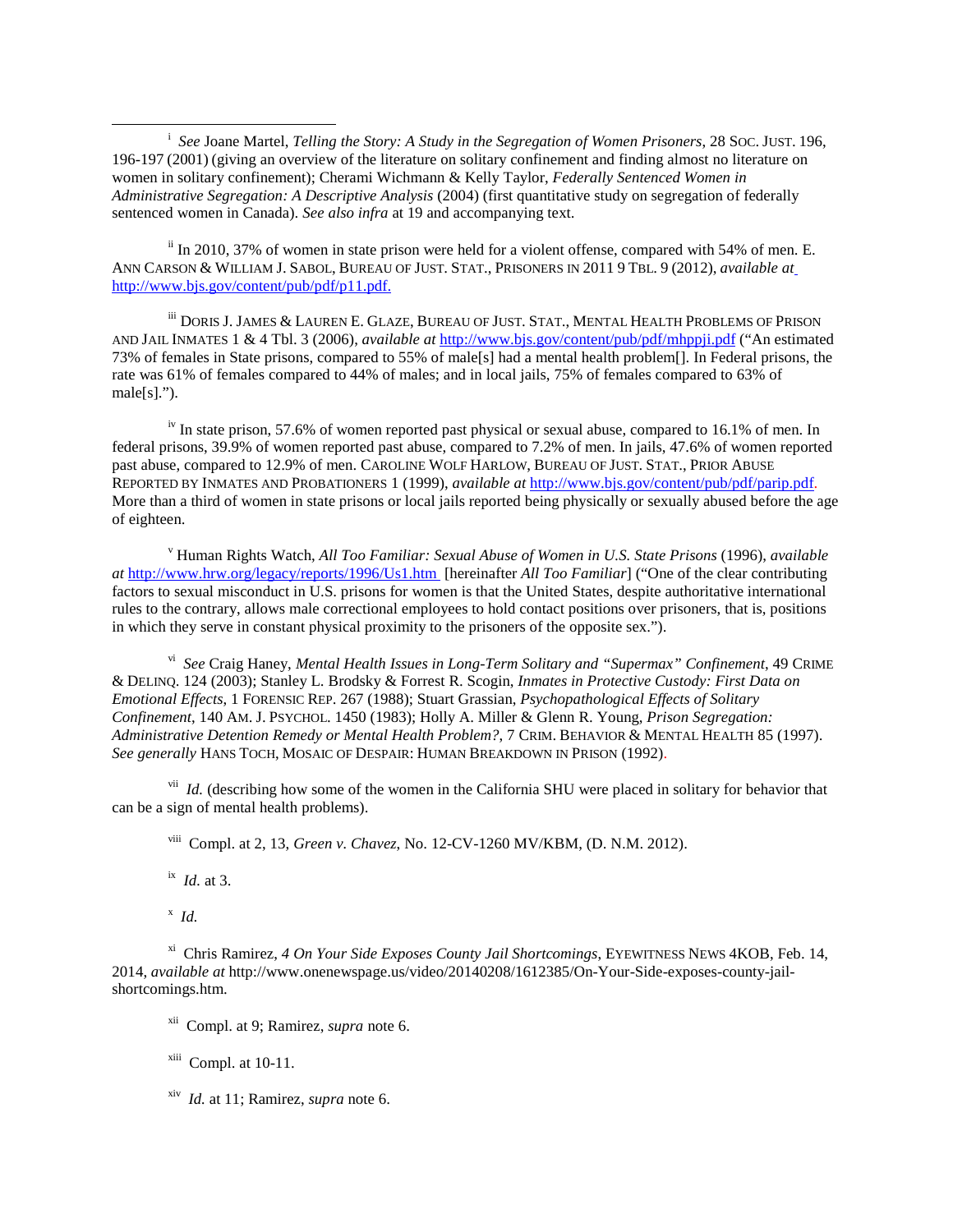xv *Id.* at 4. xvi *Id.* at 3, 7, 15, 17. xvii *Id.* at 5. xviii *Id.* xix Ramirez, *supra* note 6*.* xx *Id.*

xxi BUREAU OF JUSTICE STATISTICS, PRIOR ABUSE REPORTED BY INMATES AND PROBATIONERS, *supra* note 11, at 1; *see also* LAPIDUS ET AL., CAUGHT IN THE NET, *supra* note 8, at 47-48 (describing the vulnerabilities of women in prison and in particular the phenomenon of re-traumatization experienced by incarcerated women who have been victims of physical and sexual abuse prior to their incarceration).

xxii *See supra* note 12 and accompanying text; *supra* note 49 and accompanying text.

xxiii *See* Equal Justice Initiative, Findings: Equal Justice Initiative Investigation Into Sexual Violence at Tutwiler Prison for Women 2 (May 2012), *available at* http://www.eji.org/files/EJI%20Findings\_from\_Tutwiler\_Investigation.pdf.

xxiv *See* Kevin Dayton, *Incident Leads to Changes at Prison*, HONOLULU ADVERTISER, Oct. 2, 2008 (detailing the reports of abuse, and noting that the victim was from Hawai'i); s*ee also* Gary Hunter, *Sexual Abuse by Prison and Jail Staff Proves Persistent, Pandemic*, PRISON LEGAL NEWS, Feb. 21, 2014, *available at* [https://www.prisonlegalnews.org/21225\\_displayArticle.aspx](https://www.prisonlegalnews.org/21225_displayArticle.aspx) (summarizing many recent cases of sexual assault and rape in prisons across the country).

<span id="page-11-0"></span>xxv *See* Complaint at 3-5, Doe v. Denning, No. 1:08-cv-01265, Doc. 1 (Mar. 3, 2008, N.D. Ill. E. Div.), *available at* http://ia600402.us.archive.org/31/items/gov.uscourts.ilnd.217697/gov.uscourts.ilnd.217697.1.0.pdf.

xxvi *See id.* at 4

. xxvii *See* Testimony by the Correctional Association of New York Before the Senate Judiciary Committee's Subcommittee on the Constitution, Civil Rights and Human Rights, *supra* note 32, at 4 ("[I]solation can compromise women's ability to fulfill their particular needs related to reproductive health care, for instance by impeding pregnant women's access to critical obstetrical services, preventing them from getting the regular exercise and movement vital for a healthy pregnancy. Similarly, women in isolation may be dissuaded from requesting care related to sensitive gynecological issues because they are required to inform correction officers about details of their medical problem, may have serious difficulty accessing appropriate medical staff when they do reach out, may be shackled during gynecological appointments that do occur, and will often interact with medical providers in full view of correction officers and/or receive superficial evaluations through closed cell doors."); Interview with Gail Smith, Exec. Dir. CLAIM IL (May 15, 2013).

xxviii GLAZE & MARUSCHAK, *supra* note 17, at 4.

<sup>xxix</sup> SUSAN D. PHILLIPS, THE SENTENCING PROJECT, VIDEO VISITS FOR CHILDREN WHOSE PARENTS ARE<br>RATED: IN WHOSE BEST INTERESTS? 1-2 (2012) *available at* INCARCERATED: IN WHOSE BEST INTERESTS? 1-2 (2012), *available at*  [http://sentencingproject.org/doc/publications/cc\\_Video\\_Visitation\\_White\\_Paper.pdf](http://sentencingproject.org/doc/publications/cc_Video_Visitation_White_Paper.pdf) (describing the importance of and barriers to visitation of incarcerated parents).

 $xxx$  *Id.*, at 3-5 (recognizing that video visitation is not a substitute for face-to-face visits, but can be useful when used in addition to face-to-face visits); THE UNIVERSITY OF VERMONT, PRISON VIDEO CONFERENCING 2 (noting in-person visitation is most effective and advising that virtual visitation should be used to increase parent